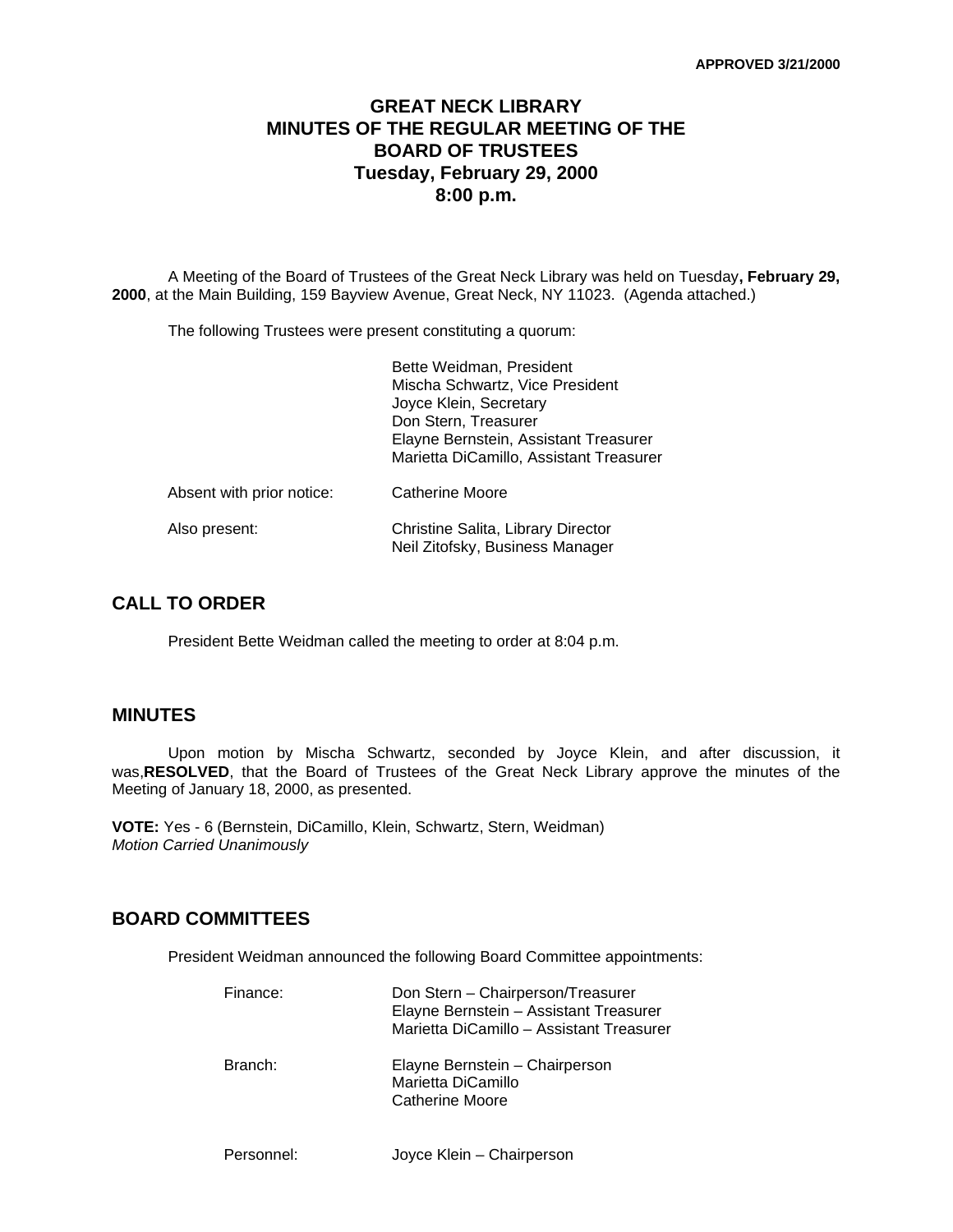Catherine Moore Bette Weidman

Policy/Bylaws: Mischa Schwartz – Chairperson Joyce Klein Bette Weidman

President Weidman then announced the Board members to serve on the Main Library "Ad Hoc" Committee:

> Marietta DiCamillo Joyce Klein Mischa Schwartz

### **NOMINATING COMMITTEE**

Upon motion by Bette Weidman, and seconded by Elayne Bernstein, and after discussion, it was, **RESOLVED**, that the Board of Trustees of the Great Neck Library approve the appointment of Valerie Molinaro to the Nominating Committee for a term of one year.

**VOTE:** Yes - 6 (Bernstein, DiCamillo, Klein, Schwartz, Stern, Weidman) *Motion Carried Unanimously*

> Upon motion by Bette Weidman, and seconded by Joyce Klein, and after discussion, it was, **RESOLVED**, that the Board of Trustees of the Great Neck Library approve the appointment of Marjorie Kurcias to the Nominating Committee for a term of one year.

**VOTE:** Yes - 6 (Bernstein, DiCamillo, Klein, Schwartz, Stern, Weidman) *Motion Carried Unanimously*

## **POLICY: Independent Candidate Petition Filing**

Upon motion by Mischa Schwartz, seconded by Elayne Bernstein, and after discussion, it was, **RESOLVED**, that the Board of Trustees of the Great Neck Library, upon the recommendation of the Policy & Bylaws Committee, place the following Bylaws amendments to extend the filing window for independent candidates before the Great Neck Library Association membership for consideration at the January, 2001, Annual Meeting:

- Change the date of the announcement of Nominating Committee selected candidates from October 15 to October 10. [Bylaws: Article VIII. Nominations, H. "On or before October 15 **[change**  to October 10], prior to the Annual Meeting, the Nominating Committee shall submit..."]
- Change the date for the filing of independent candidate nomination petitions from November 1 to November 5. [Bylaws: Article VIII. Nominations. I. "Such independent nominations must be received by the secretary on or before November I **[change to November 5]** prior to the Annual Meeting."]

Vice President Schwartz, Chairperson of the Policy & Bylaws Committee, explained that a motion to extend the filing window for the submission of independent candidate petitions was made at the October 26, 1999, Board meeting, but tabled pending input from the entire Nominating Committee. The subsequent receipt of a petition to change the Annual Meeting date set in motion a process which delayed further consideration of this motion until after the January Annual Meeting. The Policy & Bylaws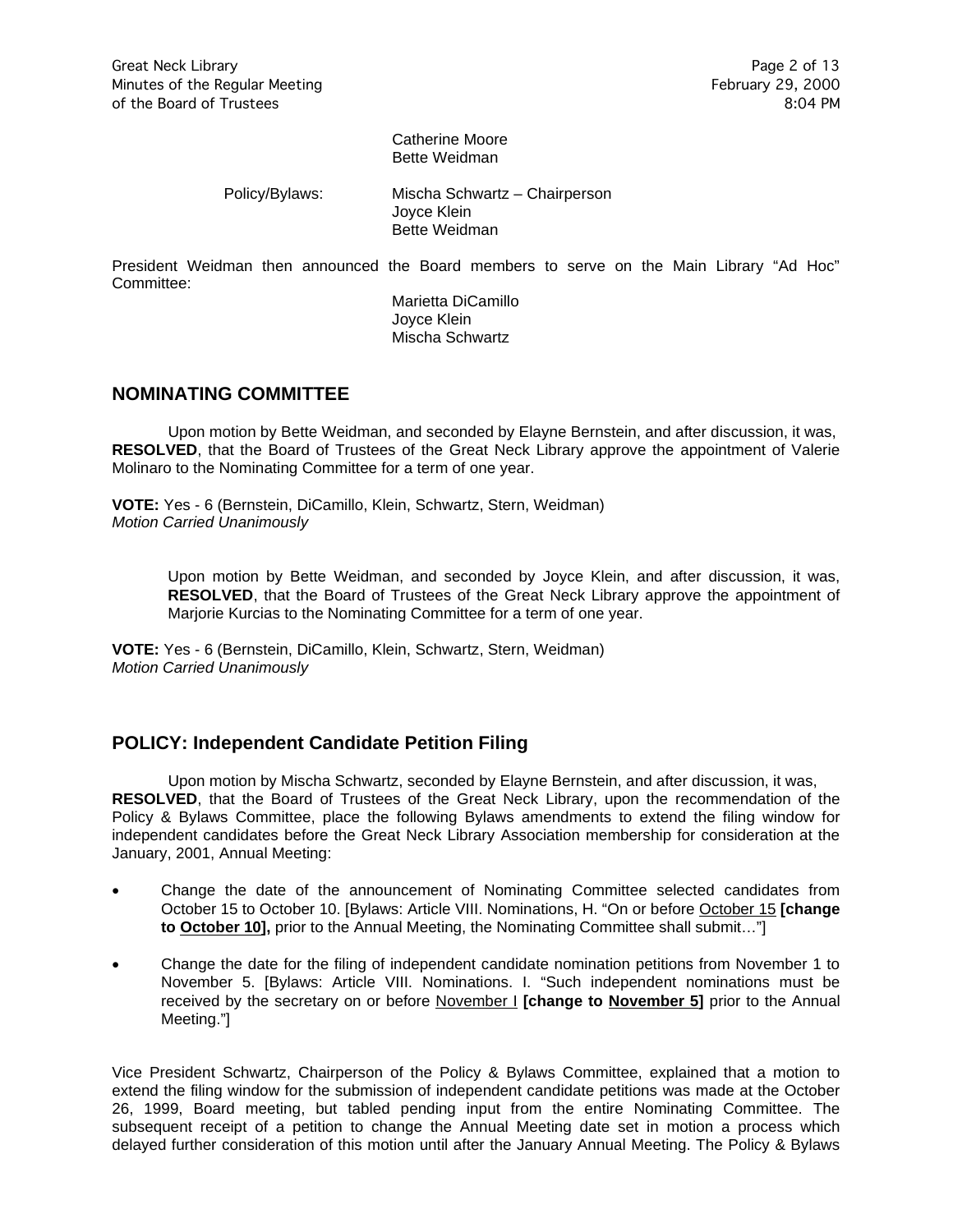Committee met prior to today's Board meeting and re-affirmed its endorsement of an extended filing window for independent candidate petitions.

#### **Public Comment:**

Ralene Adler – will adoption of this motion preclude a change in voting date to a more "weather-friendly" time?

Director Salita replied that the Board may rescind a motion and adopt another one to supersede it.

**VOTE:** Yes - 6 (Bernstein, DiCamillo, Klein, Schwartz, Stern, Weidman) *Motion Carried Unanimously*

# **PRESENTATION BY ARCHITECT TODD HARVEY**

Architect Todd Harvey arrived at 8:20 p.m. President Weidman altered the order of the agenda to have him give his presentation at this point.

Director Salita introduced Mr. Harvey after summarizing the work needed to be performed:

- Preparation of a set of accurate as-built drawing showing current existing conditions;
- Evaluation of the condition of the existing building and all its systems, e.g., heating, air conditioning, plumbing, ventilation, roofing, partitions, lighting, electrical, brickwork, fire protection, etc., in order to identify necessary upgrades and repairs to the infrastructure;
- Researching the zoning and environmental restrictions on the site;
- Reviewing applicable building codes to determine required upgrades (sprinkler system, fire alarms, ADA compliance, etc.);
- Meeting with the Board, the Main Library "Ad Hoc" Committee, and the staff to determine the service needs the building must address, taking into account community input from the already-conducted focus groups and the soon-to-be conducted community survey;
- Developing several conceptual plans showing alternate layouts which would achieve the desired results;
- Defining a primary design and develop a preliminary budget associated with its implementation, as the culmination of this phase of the planning process.

Todd Harvey elaborated on his proposal, stating he has worked with many libraries to meet the needs of the future. It is customary for a firm such as his to be brought into the process at this point so that he might provide specialized, professional information on which educated decisions might be based.

He explained that a building is a "living entity with a lifespan." The lifespan relates to services and physical structure. For example, an air conditioning system may have been designed to last 20 years, a roof 15 years, and so on. Each system must be examined to determine its lifespan position, its adequacy for current and future demand, and its compliance with current codes and regulations which are significantly different than they were 30 years ago at the time of the Main Library's construction. Before "concrete" plans can be made, it is critical to have a thorough understanding of the status quo. With this information, and input from the Board, the "Ad Hoc" Committee, the staff and community, alternate plans can be developed so that it will be possible to assess different possibilities with the goal of selecting one to be placed before the public.

Assistant Treasurer Bernstein inquired as to the time frame involved. Todd Harvey projects two to three months for the infrastructure analysis phase.

Treasurer Stern asked about the alternate plans to be developed. Mr. Harvey replied that there will likely be two or three basic alternatives, but among these there might also be several sub-alternatives.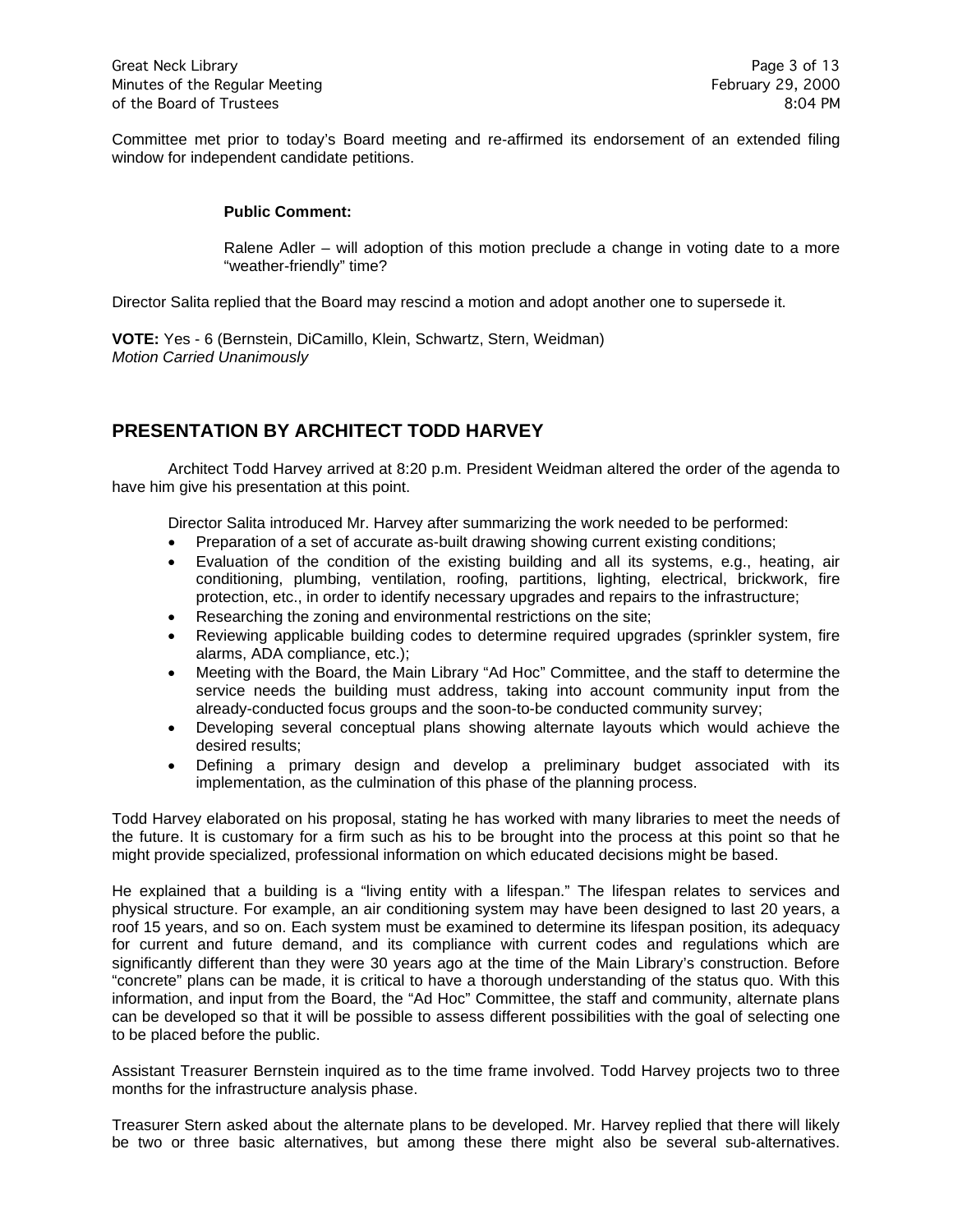Alternatives can be based on functional layout, cost restrictions, or other factors. Each would be presented to show its benefits/shortcomings in comparison with the others.

President Weidman stressed the importance of factoring in community opinion. Mr. Harvey said that thorough planning and evaluation of the Library's needs must consider a wide range of input.

#### **Public Comment:**

Shirley Samansky – considers that the engagement of an architect is premature; as a member of the "Ad Hoc" Committee she is "offended" by this action; the Committee hasn't issued recommendations yet; the scope of the architect's charge can be narrowed; there is no need for the architect to meet with the staff; staff spoke to Committee; feels ignored.

President Weidman said the planning process is inclusive and many talents are utilized.

Todd Harvey added that it is usual for the architect to work cooperatively and concurrently with a committee during the planning process. His initial work is to lay the physical groundwork (feasibility study) so that a master plan may be developed.

Vice President Schwartz, a member of the "Ad Hoc" Committee, disagreed with Ms. Samansky's comments. He felt that the time has come for professional assistance so that the project may move forward in an informed, productive manner.

Assistant Treasurer DiCamillo, a member of the "Ad Hoc" Committee, disputed the "pressing need" to move on this issue at this time. The Committee has been engaged in fact-finding. It should deliberate. In addition, she believes the Board has a "fiduciary obligation" to place this service out to competitive bid, with reference to the Policy Manual.

Vice President Schwartz read Policy Section D.10.: "In most instances, it is the policy of the Library to seek competitive bids on expenditures in excess of \$2,500. Exceptions to this may be for items that are already covered by government contract, emergency situations, personal services, or where solicitation of such bids is not in the best interest of the Library." He felt Assistant Treasurer DiCamillo was misapplying this section.

Director Salita mentioned that, in 1997, the Board conducted an extensive search for an architectural firm, soliciting many competitive proposals. At that time, Todd Harvey was selected for the Parkville project. He was also utilized for the Lakeville and Main Library Children's Room renovations, since the process had been so thorough. Having heard nothing but praise for his work, the Director was under the assumption that the Board would wish to continue the association.

#### **Public Comment:**

Ralene Adler – expressed concern about the "environmental limitations" of the site of the Main Library; wanted to know if the Board would seek a variance to circumvent environmental regulations.

Barbara Zeller – having a professional involved in the Main Library planning process at this time is a prudent course of action; no one wishes to harm the environment.

Karen Rubin – any plan would be subject to an environmental review process.

JoAnn Farley – queried regarding the project being put up for a referendum.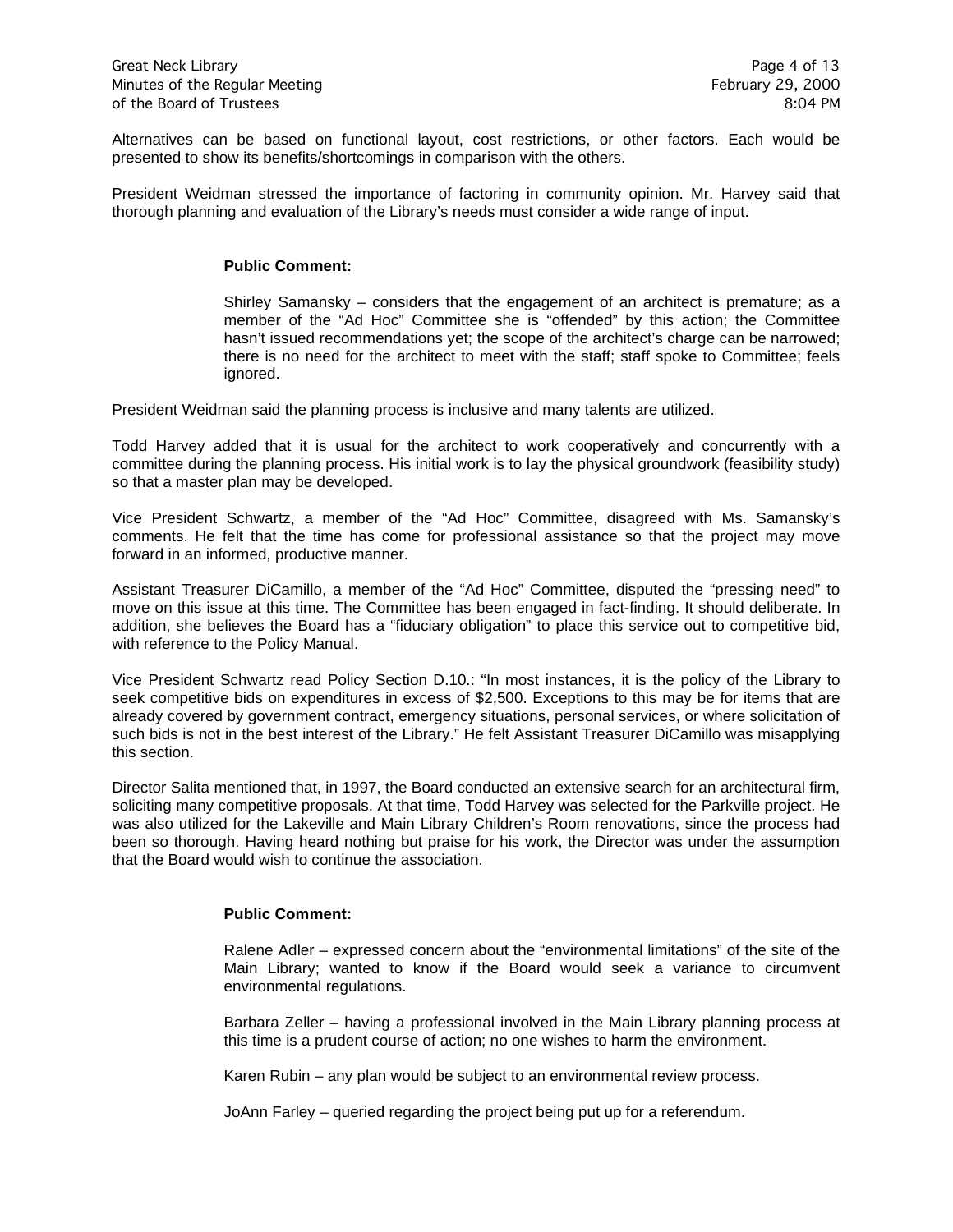Assistant Treasurer DiCamillo – would like the Board to express its "ideals" regarding the Main Library before the process proceeds.

> Shirley Samansky – she is a resident of Saddle Rock and her husband is the Mayor of Saddle Rock, which is a "beautiful residential, environmentally sensitive area." Board must take this into account.

Secretary Klein – the Main Library planning process has been an open one; puzzled as to why the issue of the environment keeps re-surfacing when the Board has repeatedly stated its environmental sensitivity; the Library is seeking information from many sources as it plans.

Murray Wallach - how much money has been set aside for construction.

Todd Harvey concluded his presentation by saying he has enjoyed working with the Great Neck Library during the past several years and hopes to be allowed to be of assistance with the Main Library project.

After thanking Todd Harvey for his presentation, President Weidman announced the return to the discussion of Policy and Bylaws.

# **POLICY AND BYLAWS** (continued)

Vice President Schwartz summarized the items considered by the Policy & Bylaws Committee at its last meeting: 1) expansion of the filing window for independent candidate petitions, 2) revision of the proxy ballot request form to require a signature and declaration, 3) transferring the signature requirement from the proxy ballot to the proxy ballot envelope, 4) examination of the election process, and, 5) correction of the typographical and stylistic errors in the Policy Manual.

## **CORRESPONDENCE**

Valerie Molinaro spoke to her letter requesting reappointment to the Nominating Committee, thanked the Board for giving her the "honor and privilege" of service.

Ralene Adler spoke to her letter regarding "election reform," calling for the end of the proxy ballot and institution of the absentee ballot.

Murray Wallach spoke to his letter regarding removal of the signature from the proxy ballot, NYS election procedures, voting date.

Marjorie Kurcias was not present to speak to her letter.

## **TREASURER'S REPORT**

During the month of January, 2000, revenue received was \$884,518.52. Total expenses were \$439,363.75.

At the close of business, January 31, 2000, total unadjusted operating fund holdings were \$1,615,302.41 which were on deposit at HSBC and The Bank of New York, and in Petty Cash funds at Main and the Branches.

Additionally, the unadjusted balance of the Main Building and Special Services fund was \$1,066,739.79; the Automated Library fund was \$119,974.67; the Restricted Gift fund was \$17,416.86;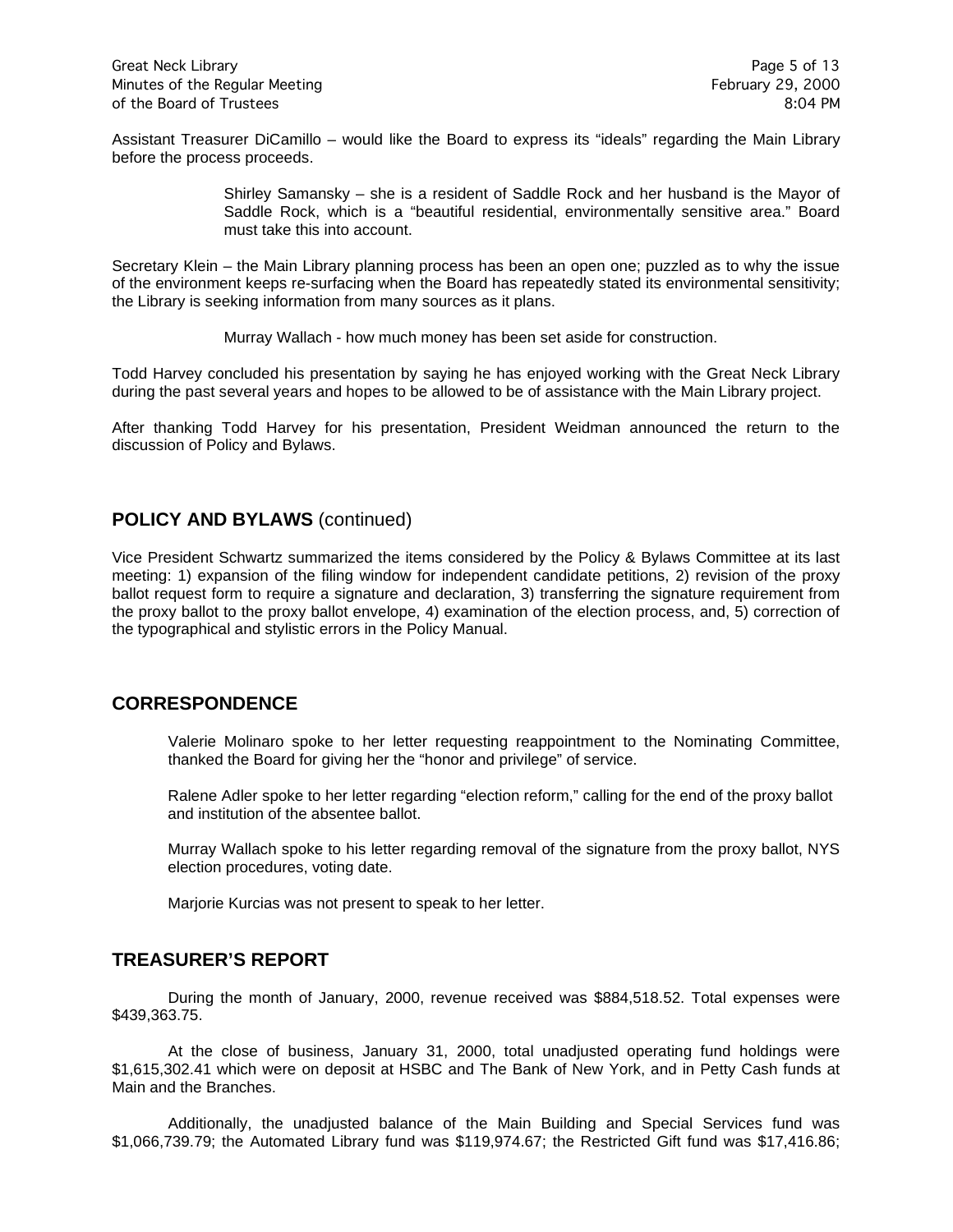the Branch and Special Services fund was \$197,139.48. These funds totaled \$1,401,270.80 on January 31, 2000.

Upon motion by Don Stern, seconded by Mischa Schwartz, and after discussion, it was, **RESOLVED,** that the Board of Trustees of the Great Neck Library, accept the February 29, 2000, Treasurer's Report with the Personnel Changes of January 19, 2000, through February 29, 2000.

Assistant Treasurer DiCamillo noted several category modifications in this month's Financial Statement compared with previous ones; requested that the cost of utilities for the Branches be reported separately.

**VOTE:** Yes - 6 (Bernstein, DiCamillo, Glaser, Schwartz, Stern, Weidman) *Motion Carried Unanimously*

> Upon motion by Don Stern, seconded by Joyce Klein, and after discussion, it was, **RESOLVED,**  that the Board of Trustees of the Great Neck Library authorize the Treasurer to pay the persons named in the Check Register dated January 14, 2000, through February 17, 2000, Paid-Checks numbered 1030 and 1031 and 18897 through 19002, and To-Be-Paid Checks numbered 19003 through 19125, the sums set against their respective names, amounting in the aggregate to \$250,051.40.

Assistant Treasurer DiCamillo noted a typographical error in a check number and questioned a number of payments (checks numbered 18907, 18993, 19024, 19039, 19102).

Upon motion by Marietta DiCamillo, and seconded by Don Stern, and after discussion, it was, **RESOLVED**, that the Board of Trustees of the Great Neck Library go into executive session for reasons of personnel.

**VOTE:** Yes - 6 (Bernstein, DiCamillo, Klein, Schwartz, Stern, Weidman) *Motion Carried Unanimously*

The Board recessed into executive session at 9:15 p.m. and reconvened into open session at 9:27 p.m.

Assistant Treasurer DiCamillo queried regarding any additions to the Automated Library fund in 1999 and the year end balance of Special Services fund.

**VOTE:** Yes - 6 (Bernstein, DiCamillo, Klein, Schwartz, Stern, Weidman) *Motion Carried Unanimously*

## **DIRECTOR'S REPORT** (Attached hereto)

Assistant Treasurer DiCamillo questioned network usage at the Branches.

Director Salita summarized the activity patterns of the Main and Branches as contained in the Indicators of Usage statistics.

Assistant Treasurer Bernstein asked about the book/film discussion series conducted at the Atria.

Bob Sobel asked if any changes were contemplated based on usage patterns.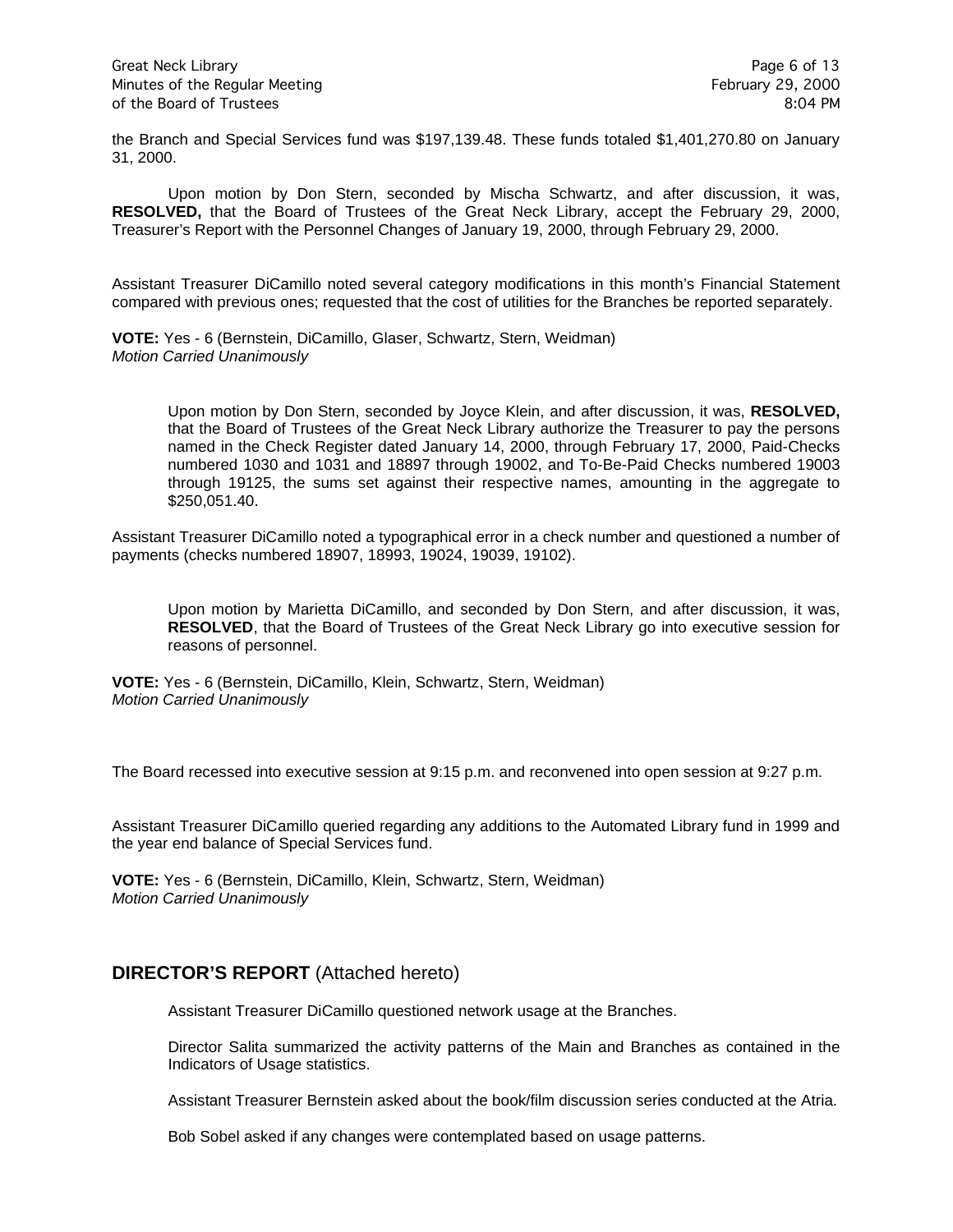Treasurer Stern mentioned that parking might be a problem at the Senior Center depending upon the time a Library program is scheduled there.

JoAnn Farley asked people to remember that Lakeville was in a trailer during the 1999 renovation and this should be considered when looking at the Annual Report. She also asked about availability of the focus group report.

## **OLD BUSINESS**

#### Engagement of Architect: Main Library Feasibility Study

Upon motion by Mischa Schwartz, seconded by Elayne Bernstein, and after discussion, it was, **RESOLVED,** that the Board of Trustees of the Great Neck Library retain the services of Architect Todd Harvey of the firm Beatty, Harvey and Associates for the purpose of preparing a feasibility study/master plan for the Main Library as outlined in Phase One of his proposal dated February 21, 2000, for a set fee of \$25,000 plus billable reimbursable expenses such as printing, borings, environmental studies, engineering studies, renderings, etc. at a cost not to exceed \$35,000. Funds to come from the Main Library and Special Services fund. The President or Vice President is hereby authorized to execute an agreement for such services, after said agreement has been reviewed by legal counsel.

Assistant Treasurer DiCamillo again called for a competitive bid, citing the "fiduciary obligation" of the Board. Vice President Schwartz repeated that policy does not mandate this for "personal services." He

cited the precedent of the Lakeville and Children's Room renovation, among others. Assistant Treasurer DiCamillo stated that the Board "should have bid those jobs out and should not make the same error again."

#### **Public Comment:**

Leonard Samansky, Mayor of the Village of Saddle Rock, re: the village being opposed to another story being added to the Library or extending the building's footprint; cautioned the Board to consider "spending my tax dollars and my residents' tax dollars very, very carefully" given the just announced reassessment of all Nassau County properties; exhorted against building "monstrosities" in Saddle Rock.

Julian Kane made reference to the private homes under construction in the immediate area which might be termed "monstrosities" because of their height and overall size in relation to the property on which they are situated.

Murray Wallach re: the difference between private and public construction.

Ralene Adler asked if the architect's feasibility study proposal under consideration might be read aloud.

Director Salita read from the architect's proposal of February 21, 2000, as follows:

"In this phase we will work with you to identify the Library's program requirements, to evaluate the condition of the existing building, to determine the code restrictions, and to develop alternate conceptual plans for meeting your space needs. Specifically our services will include: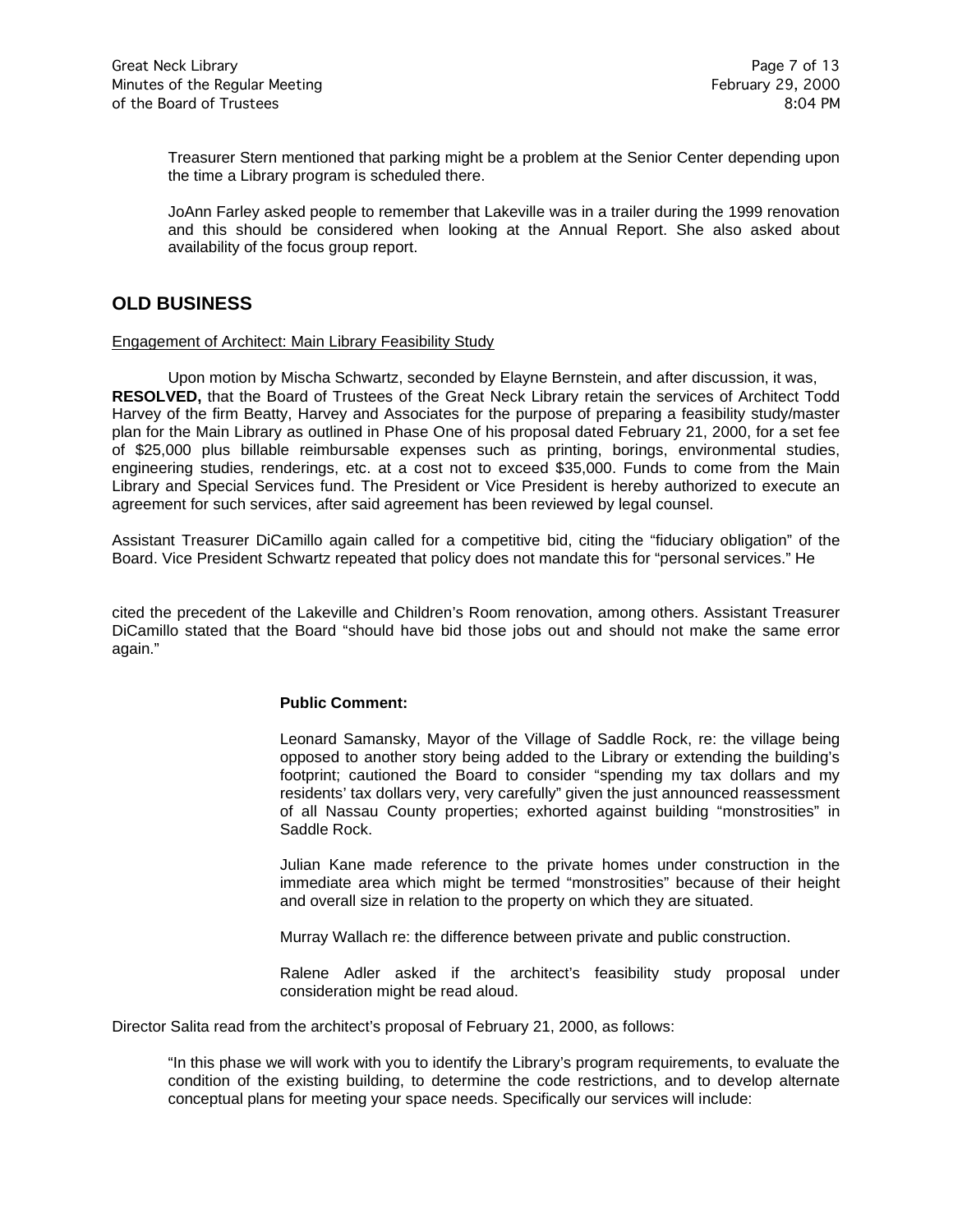- Working with the drawings previously provided to us of the building we will take field measurements and prepare a set of accurate as-built drawings showing the existing conditions. We will examine the interior and the exterior of the building (structure, partitions, brickwork, windows, wood trim, roofing, etc.) to determine the condition of the building and what repairs and upgrades will be required. Our engineers will look at the existing systems in the building (electrical, plumbing, air conditioning & heating, fire protection), and identify their condition and capabilities and make recommendations as to upgrades and changes.
- We will research the local zoning codes to identify what restrictions will apply to the expansion and renovation of the building including setbacks, lot coverage and parking. We will review the building code to determine what upgrades will be required (sprinkler systems, fire alarms, ADA, etc.) if you decide to expand and/or renovate.
- We will meet with the Design Committee [*sic*: the "Ad Hoc" Committee], the Trustees and the library staff to review your concerns and needs and prepare a program that identifies your space requirements, current and future.
- We will develop several conceptual plans that show alternate layouts that address the needs identified in the program. These alternates could include renovating the existing building without adding any additional space as well as alternatives for expanding the existing building.
- We will define a final design (master plan) and develop a preliminary budget estimate.
- We will meet with you and the Trustees throughout this process to share our progress and solicit feedback.

Our fee for this phase will be \$25,000. In addition we would bill for reimbursable expenses such as printing, delivery, borings, surveys, traffic studies, environment studies, engineering studies, renderings, etc."

Director Salita noted that the list of potential reimbursable expenses does not imply that all will be performed.

#### **Public Comment:**

Murray Wallach re: word "expansion" being used in the proposal is of concern.

Julian Kane re: before formulating any reasonable plan you must know "the state of the physical plant in the year 2000" and present regulations and requirements; bringing in a professional is prudent at this time.

Treasurer Stern re: retaining the services of a professional architect is what is under consideration.

Assistant Treasurer Bernstein re: the exhaustive search process for an architect in 1996 and 1997 which culminated in the selection of Todd Harvey.

Assistant Treasurer DiCamillo re: that search having no relevance; reiterating the "fiduciary obligation" to bid.

Vice President Schwartz re: this being about "personal services" such as an architect, an auditor, an attorney.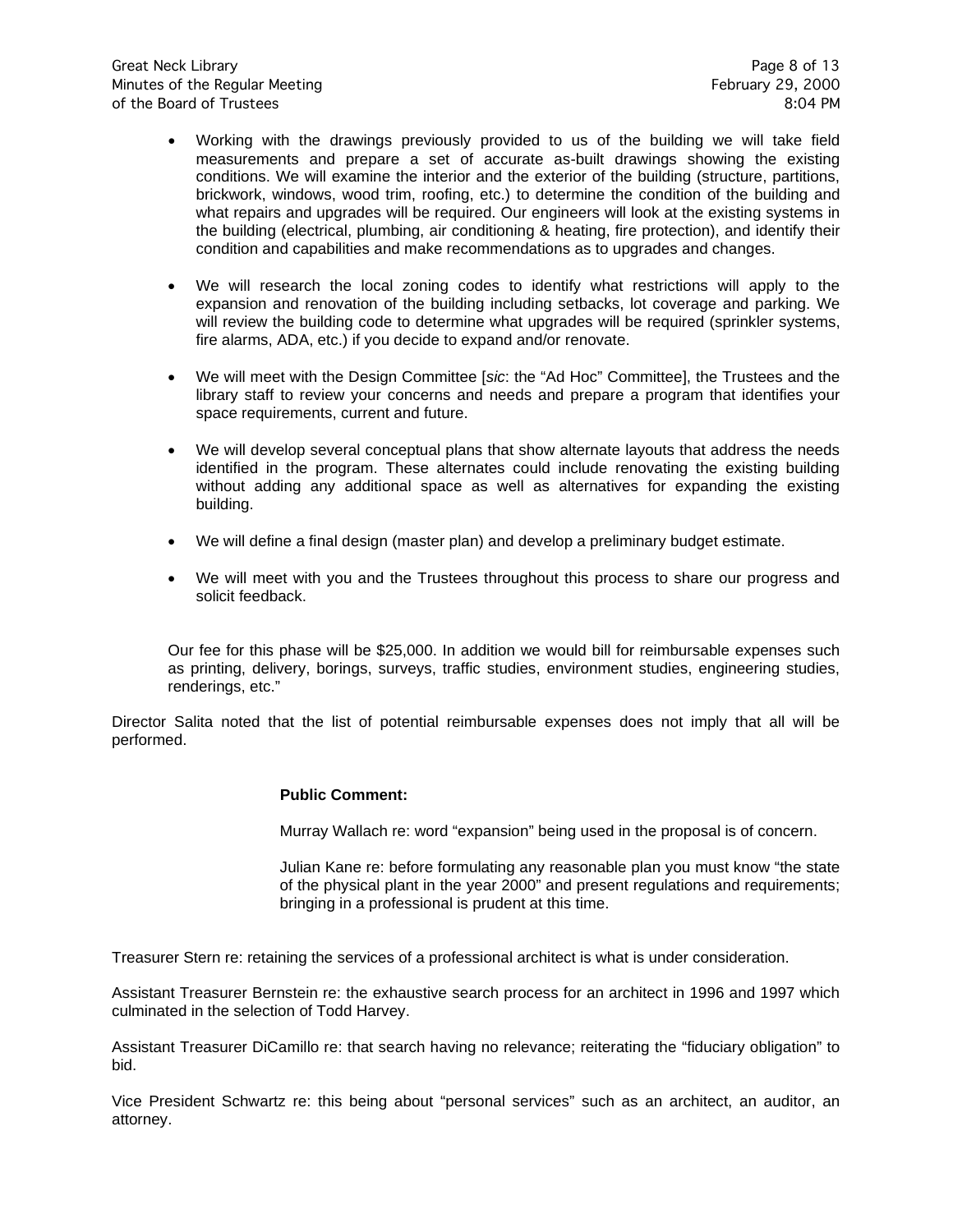Assistant Treasurer DiCamillo re: her desire to bid legal services, which appears later on the agenda, as well, for reasons of "fiduciary responsibility."

> Karen Rubin re: there being no obligation to select the low bidder in matters of "personal service", such as retaining a consultant.

> Ralene Adler re: her having been on the committee that selected Todd Harvey, having no objection to him personally; suggests that his contract under consideration be limited with understanding that his design may not be the one chosen for implementation; another process could be initiated after his feasibility study is completed.

Vice President Schwartz re: Policy Manual giving the Board flexibility.

Ralene Adler re: cost of Todd Harvey's contract (services and potential billables).

Murray Wallach re: bypassing the architect and retaining engineers directly.

Vice President Schwartz re: in his professional experience an architect is retained to coordinate such a project and to engage additional personnel if deemed necessary.

Assistant Treasurer Bernstein re: possibility of talking to other architects for final design selected for implementation.

Assistant Treasurer DiCamillo re: wanting firm commitment that the next phase (final design) will go out to bid.

Director Salita re: clarification of terminology in relation to "personal services"; "go out to bid" has an association with selection of the lowest bidder; more appropriate to "review proposals" to select a professional to provide "personal services."

**VOTE:** Yes - 5 (Bernstein, Klein, Schwartz, Stern, Weidman) No 1 - DiCamillo *Motion Carried* 

#### **Innovative Interfaces Users Group Conference**

Upon motion by Elayne Bernstein, seconded by Mischa Schwartz, and after discussion, it was, **RESOLVED,** that the Board of Trustees of the Great Neck Library authorize the attendance of three members of the professional staff at the Innovative Interfaces Users Group Conference to be held in Philadelphia from April 29 to May 2 at a cost per attendee not to exceed \$950, charged to the Travel and Conference budget line.

**VOTE:** Yes - 6 (Bernstein, DiCamillo, Klein, Schwartz, Stern, Weidman) *Motion Carried Unanimously*

#### American Library Conference

Upon motion by Mischa Schwartz, seconded by Marietta DiCamillo, and after discussion, it was, **RESOLVED,** that the Board of Trustees of the Great Neck Library authorize the attendance of two members of the professional staff at the American Library Conference to be held in Chicago July 8 – 11 at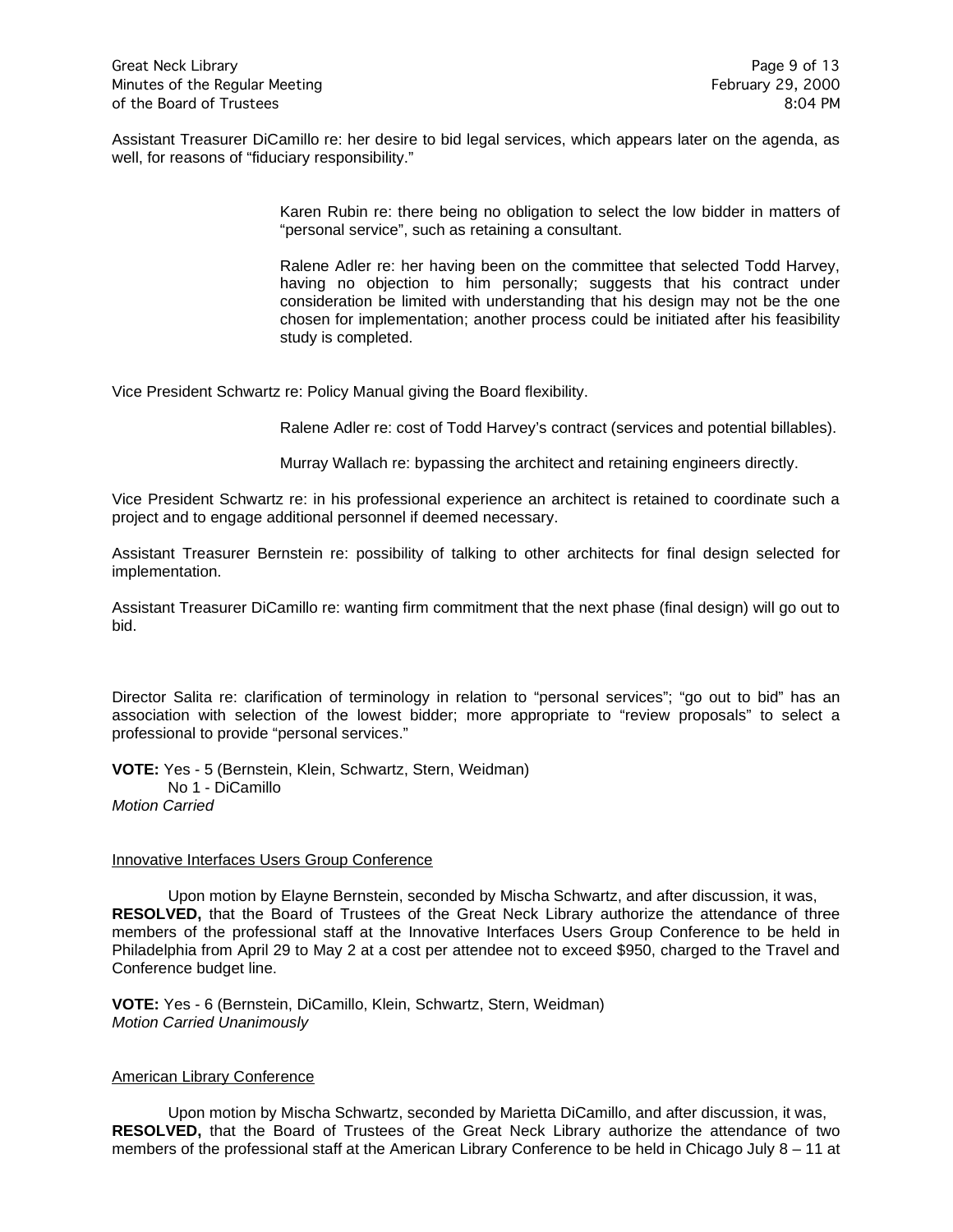a total cost per attendee not to exceed \$1795. The total charges to be charged to the Travel and Conference budget line.

**VOTE:** Yes – 6 (Bernstein, DiCamillo, Klein, Schwartz, Stern, Weidman) *Motion Carried Unanimously*

#### Excessed Equipment

Upon motion by Mischa Schwartz, seconded by Elayne Bernstein, and after discussion, it was, **RESOLVED**, that the Board of Trustees of the Great Neck Library declare the items listed on the appended schedule excessed and authorize the director to dispose of same in an appropriate manner.

**VOTE:** Yes - 6 (Bernstein, DiCamillo, Klein, Schwartz, Stern, Weidman) *Motion Carried Unanimously*

#### Legal Services Contract Renewal

Upon motion by Joyce Klein, seconded by Mischa Schwartz, and after discussion, it was,**RESOLVED**, that the Board of Trustees of the Great Neck Library extend the legal Services Retainer Agreement with Behrens, Loew, and Cullen for the period April 1, 2000, through March 31, 2001, at an annual fee of \$3,000 from the Legal Fees budget line, and that the President or Vice President be authorized to execute said agreement. Billable hours beyond the scope of the Retainer Agreement shall be paid at the rate of \$140 per hour.

#### **Public Comment:**

Wallach: \$3,000 for a retainer? The Park District pays \$35,000 a year.

Treasurer Stern queried total legal expenditures for each of the past three years.

Director Salita, noting that legal costs have been declining (1997 = \$35,787, 1998 = \$28,157, 1999 = \$23,795), highlighted some of the major activities in each year, which were beyond the services covered under the retainer agreement's 25 hours of consultation.

Treasurer Stern asked for more details regarding approximately \$10,000 in charges relating to Policy and Bylaws issues.

Business Manager Zitofsky cited items listed on invoices which included: certification of voting records, proxy procedures, review of correspondence to the Board alleging improper election procedure, review of correspondence and petitions to amend Bylaws, lack of statutory authorization for a school district to conduct an association library's trustee election, review of ballot form appropriate for proposed Bylaws amendment.

President Weidman re: the majority of these charges attributable to "challenges to our Board's operation under the Bylaws."

> Ralene Adler re: personally having FOILed all legal bills; cause of these expenditures is that the Board "refuses to adopt standardized voting and election procedures."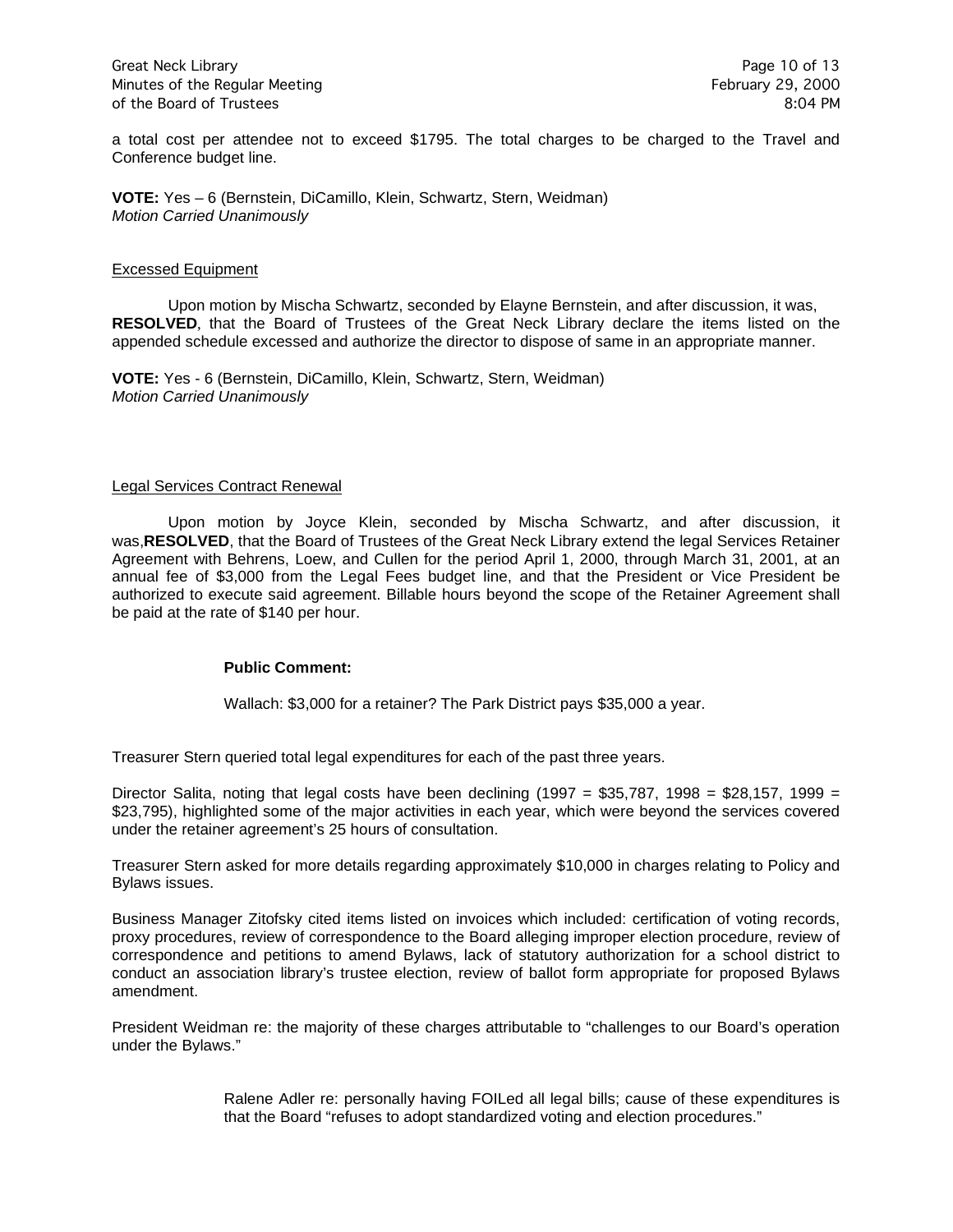Vice President Schwartz re: specific correspondence from Mrs. Adler to Robert Freeman, Executive Director, NYS Committee on Open Government, which resulted in significant legal fees being incurred by the Library as legal counsel had to address this matter.

Assistant Treasurer DiCamillo took exception to this, stating it is not relevant to the discussion of the legal retainer; questioned the absence of a legal invoice for June, 1999; expressed the desire to place the legal retainer agreement out to bid.

Secretary Klein re: concern that so much time is consumed by the Board, the attorney and the Director by issues which are instigated; "There are untruths at times that are very disturbing; they are presented as truths;" library and education law is a specialty and Mr. Cullen's credentials are impeccable.

Vice President Schwartz re: possibility of a monthly retainer agreement.

Assistant Treasurer DiCamillo re: Mr. Cullen having refused in prior years to consider a month-by-month retainer.

President Weidman re: her observation that Mr. Cullen's rates are reasonable; what raises cost is constant challenge to Policy and Bylaws.

Trustee Bernstein re: brief history of voting process.

Ralene Adler re: the public having the right to petition; Board contacts attorney for its own protection, not in public interest.

Vice President Schwartz re: consideration of a multi-year legal retainer.

**VOTE:** Yes - 5 (Bernstein, Klein, Schwartz, Stern, Weidman). No – 1 (DiCamillo) *Motion carried*

#### Elevator Safety Upgrade

Upon motion by Elayne Bernstein, seconded by Marietta DiCamillo, and after discussion, it was, **RESOLVED**, that the Board of Trustees of the Great Neck Library authorize the upgrade of the Main Library elevator door safety system to the "Pana-Forty" infrared light beam detector system at a cost of \$3,600; work to be performed by Serge Elevators per their proposal dated February 3, 2000; funds to come from the Repairs and Maintenance budget line.

**VOTE:** Yes - 6 (Bernstein, DiCamillo, Klein, Schwartz, Stern, Weidman). *Motion carried*

#### Computer Equipment

Upon motion by Elayne Bernstein, seconded by Mischa Schwartz, and after discussion, it was, **RESOLVED**, that the Board of Trustees of the Great Neck Library authorize the purchase of five (5) computer workstations from PC Connection at a total cost of \$8,060, per their quotation dated January 16, 2000, to be charged as follows: \$4,836 to the Computer Hardware budget line of the general operating fund, and \$3,224 to the Automated Library Fund.

Assistant Treasurer DiCamillo re: disposition of these five computer workstations.